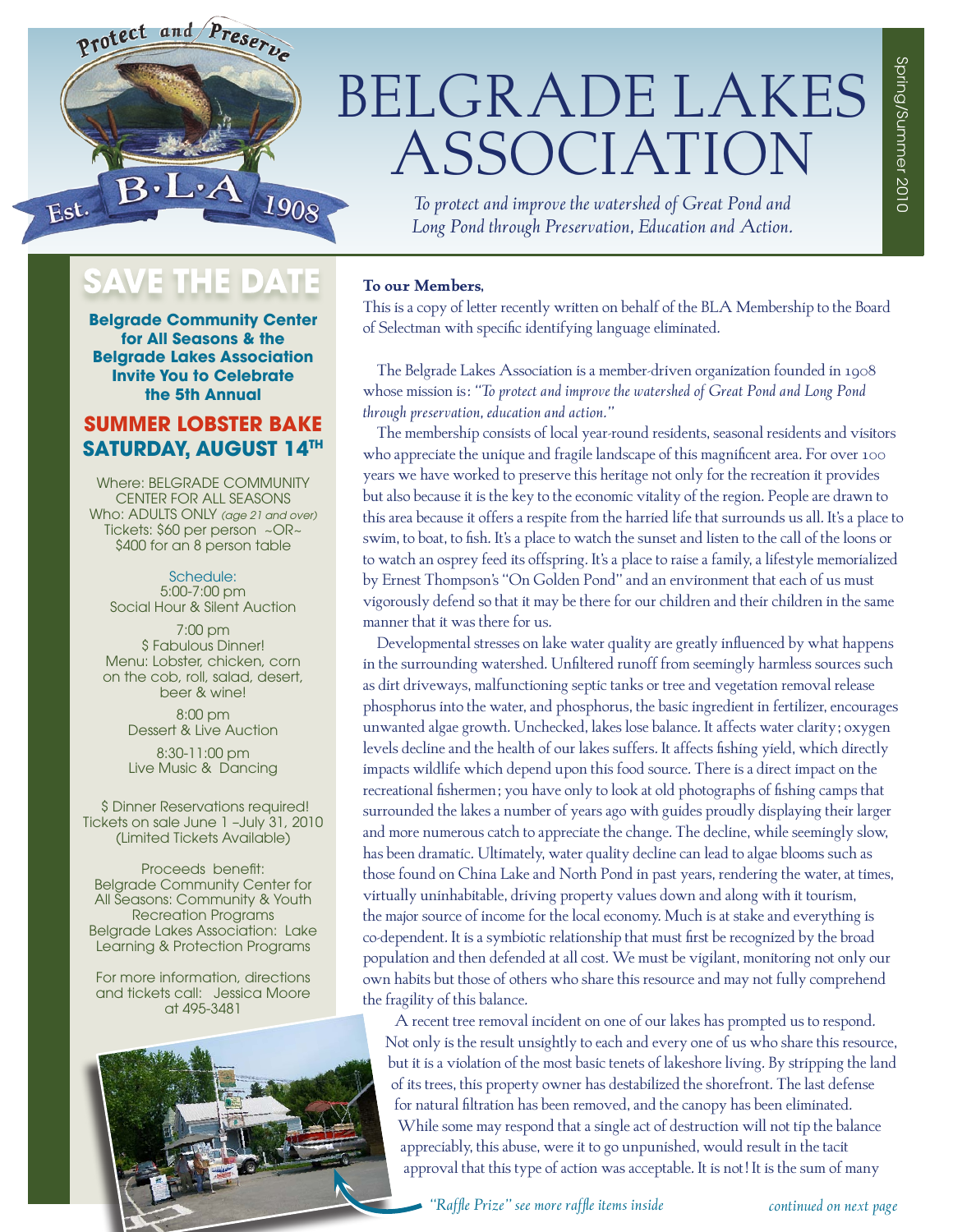### *continued from page 1*

small insults to the environment that add up to a larger problem that becomes increasingly difficult to address.

On behalf of the Belgrade Lakes Association and our 600 members who work so hard to support a sustainable relationship with our lake and watershed, we urge the Selectmen to address this violation for the serious nature that it represents. It has long been acknowledged that the nominal penalty that may result for development infractions in the past was simply viewed as the "cost of obtaining a view" and factored in to the total cost of the project. We should no longer support this option by turning our back. Due to the severity of this particular case we would encourage the Selectmen and the DEP to levy a fine in an amount that would set an example that bad development and or land abuse is unacceptable and that we mean business. Included in this penalty should be any others who took part in perpetrating this violation so that we can eliminate the finger pointing and shifting of blame. Developers and landscape business owners need to know that lakeshore development has strict guidelines that are non-negotiable. In their defense, most local workers that we know are highly sensitive to this issue and are some of the strongest proponents of preserving the landscape as well as being our best and first line of defense against irresponsible requests. In addition to addressing this particular issue, we would encourage the Selectmen of all towns surrounding all of the Belgrade Lakes to put in place a framework that sets up enforceable standards as well as penalties for future infringements at a level that will eliminate abuse and make the option not only uneconomic but publically unacceptable.

It is unfortunate that everyone who purchases or owns a property in the watershed does not have the same level of sensitivity to these issues. Some of this is simply due to ignorance but much is premeditated. It is something that we, the BLA, have been working on tirelessly for decades. Sustainability is an idea whose time has come, and one that is imperative if we are to win the battle of loving our lakes to death.

### Dear Members:

The fall and winter months have been busy for BLA, and some of the work and plans by a host of volunteers are described in this newsletter. Ice went out early, a sign to amp up the energy for events this summer. Please check out our efforts; but if the newsletter is not handy later on, do check the website www.blamaine.com for recent information and our 2010 calendar.

Become involved. Try to be here for the exciting activities on July 4th, AQUAFEST on July 9th and 10th, the BLA annual meeting on July 25th, the Summer Lobster Bake on August 14th, and more. BLA is continuing the wonderful LakeSmart Award program for homeowners who want to landscape in lake-friendly ways. To encourage you to participate, we're giving all who ask for an evaluation a certificate worth \$100 for buffer plants at local nurseries. Call us at 512-5150 to find out more! Then, too, there are interesting and active volunteer opportunities, such as helping us survey the lakes for invasive plants, inspecting boats for milfoil, or helping us to raise money by selling raffle tickets in the Village. It's all fun. You'll learn a great deal and meet some amazing, passionate, and pro-active members and friends of the BLA.

Another topic of interest (and confusion) is fund raising. Many activities for protecting the lakes are important and cost little or nothing except for your energy and time to be educated and complete the projects. Some have expenses. Just to be clear, BLA does the following to help raise the necessary funds to run the Association and its water quality programs:

> **1. Jan/Feb: collect dues every year 2. Mar/Apr: dues reminder 3. May - July: Raffle 4. Aug: Lobster Bake 5. Sept/Oct: Annual Appeal**

In addition, BLA has been joined by BRCA and Colby College to raise money for the campaign known as the Docks to Doorways (D2D). Some highlights follow from the BLA perspective, and you will find out more over the next several months.. Yes, we do plan to open docks again on the Mill Stream for access to Belgrade Lakes from Great Pond, but we also have designs for building a Resource Center on an empty lot in the middle of the village. We wish to have local, regional and state-wide lake protection groups housed together in this one location to run projects that restore lake waters to their former pristine quality.

There are also proposals to renovate the boathouse for the popular, historic Mailboat; to rejuvenate the town with public green spaces; and to develop outdoor space for the Farmers' Market, community activities, and concerts. The Resource Center is key to the success of these initiatives. It will provide information and resources to educate and encourage practical conservation practices with exhibits and demonstration projects both inside and out. The project has had great support from the community. Contact Campaign Manager Loren Wright for more information at 207-504-2185 or lorenwright513@gmail.com.

I hope to see each and every one of you this summer or fall, perhaps at the raffle table on the weekends in the village? Also, I'd love it if you would consider emailing me with your "lifetime memories" of the lakes before they are lost or forgotten. ppbeatie@roadrunner.com

With thanks to you for your support of the Belgrade Lakes Association, Polly Parkhill Beatie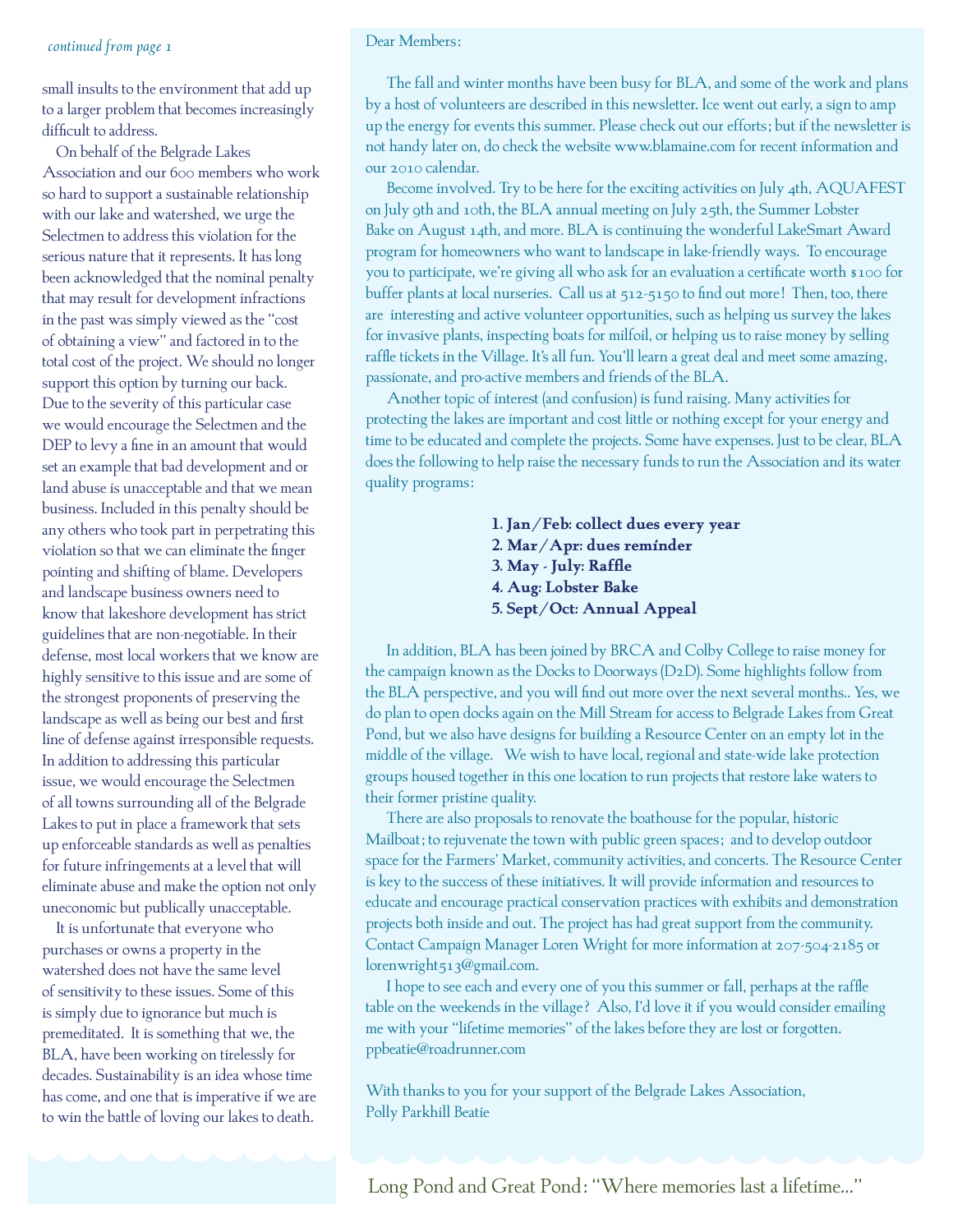# Membership isn't just about numbers.

The table below shows that after only a few months into our membership renewal campaign for 2010, 63% (398) of last year's members have renewed. Not only that, 93 of you who had been members,

during the years of 2005 through 2008 but let your membership lapse, have come back! And, 40 of you, who had never been members but were on our list of potential members, decided to join for the first time. We are well on our way of reaching last year's membership total and beyond.

| <b>TOTAL</b> | <b>RENEWALS</b> | <b>NEW</b> | <b>RETURNEES</b> | <b>TOTAL</b>           |
|--------------|-----------------|------------|------------------|------------------------|
|              | from 2009       | in 2010    | from 2005-2008   | $\alpha s$ of 05.31.10 |
| 634          | 398             | 40         | 93               | 531                    |

Beyond numbers, however, are the values the BLA organization places on your membership. Your membership tells us that you care about the future of the lakes and that keeps us going. Whether or not you visit our lakes often or seldom, own shorefront property or pay rent, own a business that depends on visitors or simply reside in the watershed, you are part of a growing community of people who have a better understanding of the lakes' needs and share the expectation that how we act today will preserve tomorrow.

To fulfill that hope, we place trust in you that you are willing to learn about lake water quality, as we all must, in terms of how to make a difference through changes in our daily lives. That's why our website and this newsletter are filled with information about how you can volunteer your time, read relevant articles, support fundraisers, and come to our outreach events. And please visit us at 171 Main Street, ground floor, in Belgrade Lakes, next to the post office.

Last, but not least, thank you so much for your support. We couldn't continue without you. Every time we read a comment accompanying a check that says, "Keep up the good work," or, "Thanks for all you do," we are reminded that membership is more than just numbers.

BLA membership committee

# JUNE 30TH EVENT JULY 21ST EVENT

The Belgrade Lakes Association presents the first in a series of summer nature programs:

# *Maine Wildflowers-from the Usual to the Unusual–with some Surprises*

See the diversity and beauty of wild flowers in our area through a presentation by G. Marianne Heinrich-Perry.

 **Wednesday, June 30, 2010 Union Church, Main Street, Belgrade Lakes 7-9 pm Free and open to all**

Come learn about the natural beauty of the Belgrade Lakes region by joining us for any or all in our series, as advertised protect in *Summertime in the Belgrades* and at **www.blamaine.com**.

**For more information call: 207-512-5150**

Organized by the BLA Membership Committee.

The Belgrade Lakes Association presents the 2nd in a series of summer nature programs:

# **WIDDEN STATE** *Common Loons of Great Pond and Long Pond*

Lee Attix, of the BioDiversity Research Institute, has been casually monitoring loon activity on our Ponds for over a decade. Find out what he knows, and how volunteers can help assure these wonderful birds will thrive in the Belgrades.

### Wednesday, July 21, 2010 Union Church, Main Street, Belgrade Lakes 7-9 pm • Free and open to all

For information on future programs, visit our website: **www.blamaine.com,** or call: **207-512-5150.** Program organized by the BLA Membership Committee Loon photo by Nina Schoch, BioDiversity Research Institute



# Save the Date

Annual Membership Meeting Belgrade Center for all Seasons July 25th, 9-11am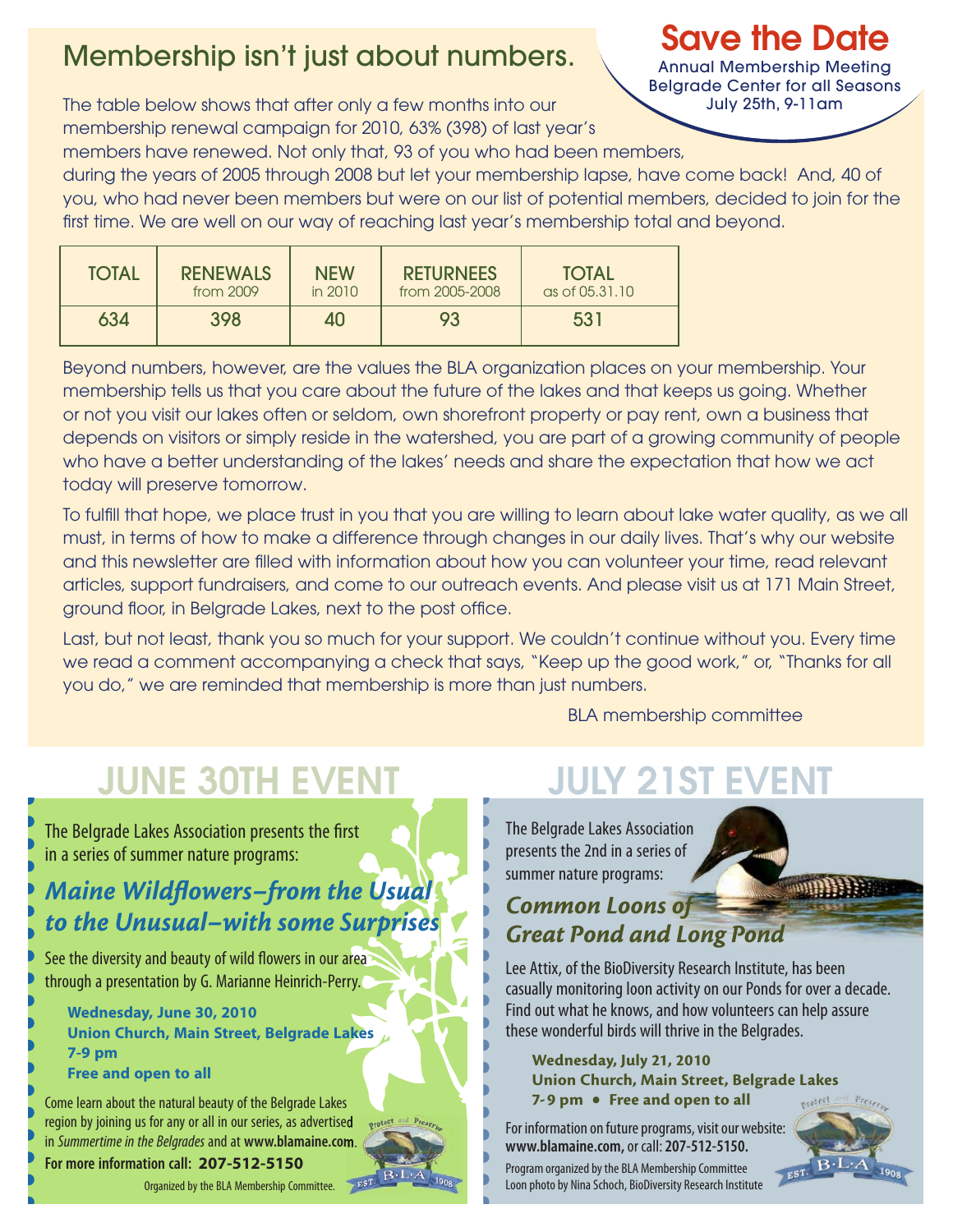Metinda Ann Saitin



### **A Great Opportunity!**

On July 17<sup>th</sup> and 18<sup>th</sup> the Belgrade Lakes Association has invited the good ship Melinda Ann to visit Great and Long ponds. The Melinda Ann is a 30 foot floating classroom and the flagship of the respected Maine Lakes Conservancy Institute (MLCI) lake learning program. This safe and stable customized pontoon boat sports a variety of equipment for exploring the workings of our lakes and getting a deeper appreciation of these precious, fragile freshwater gems.



### **Come Aboard!**

There will be 3 sailings each day. July 17th the boat will be departing from the Great Pond Boat Landing on Sahagian Road at 9:00 and 10:40 am and 12:30 pm. July 18th the boat will be departing from Day's Store docks at 9:00 and 10:40 am and 12:30 pm.



### **Reserve now**

The Melinda Ann can take 10 to 12 passengers at a time, and she'll sail rain or shine. To take advantage of this splendid free excursion for kids of all ages, please call to reserve the spaces you need.

**July 17th and 18th** Captain Phil Mulville *Join his floating lake explorer!*



# **Antique Wooden Boat Show and Dinner**

*On Golden Pond with Author Ernest Thompson* 

# **July 9, 2010**

**5:30 to 9:00 pm The Village Inn, Belgrade Lakes Tickets: \$100 per person**

**Turn the clock back 70 years and join us for a night of living history and fine dining on the real Golden Pond!** 

> *Space is limited; reserve now*  **by calling 207-495-6039 or brca@gwi.net**

### $\textcircled{*}$  **SPECIAL AUCTION ITEMS**  $\textcircled{*}$

Tour the real Golden Pond in a classic antique wooden boat<br>
Limited edition  $30^{\text{th}}$  Anniversary Poster

**of the movie** *On Golden Pond* Limited edition 30<sup>th</sup> Anniversary Poster<br>of the movie *On Golden Pond*<br>Spend a weekend in an historic camp on Golden Pond

Take a writing or acting workshop with Ernest Thompson **on his New Hampshire farm**

# AUDUBON LOON COUNT



The annual Audubon Loon Count will take place on both lakes July 17th from 7:30 am to 9:00 am.

For Great Pond: If you would like to participate, call or email Joan Witkin at (914) 238-3461 or jww3@columbia.edu

For Long Pond: Contact Tim Comeford at 495-8836 or tcomeford@myfairpoint.net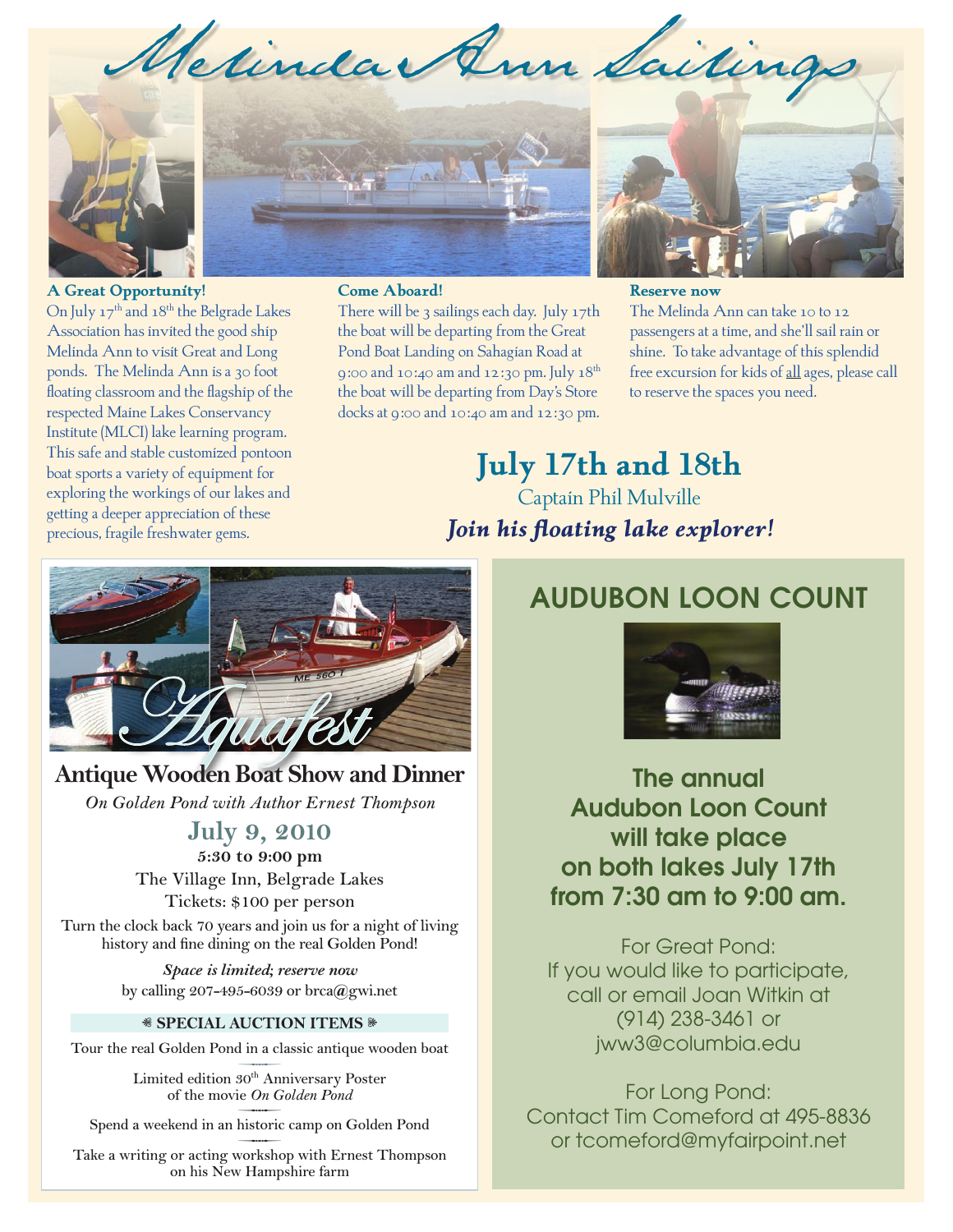# **Keep Maine**

Why? Who? What? When? Where? and How?

We recycle in the beautiful Belgrade Lakes Region and the Belgrade Lakes Association is asking for all the summer residents to do the same. So let us answer all the questions you may have.

# Why recycle?

We could list thousands of factual reasons for recycling, but in order to save paper here are just a few. **It is the right thing to do.** Let's face it, there is a finite amount of land space for solid waste and we are running out. Americans represent only 5 percent of the world's population, but generate 30 percent of the world's garbage, (EPA 2000).

Many of the items placed in the trash-landfill will **leach dangerous chemicals** into our ground water systems and can take thousands of years to break down. About 86 percent of US landfills are currently leaking toxic materials into lakes, streams and aquifers, (EPA 2003).

**Recycling saves overall energy**. Did you know that making paper from recycled content rather than virgin fiber creates 74 percent less air pollution and 35 percent less water pollution? Or that you could make 20 aluminum cans with the energy it takes to make one new aluminum can from bauxite ore?

**Recycling saves the taxpayer money \$\$.** In 2007 Belgrade recycled over 590 tons of paper, glass, metal, plastic, wood and other products avoiding over \$44,000 in disposal cost.

# Who can recycle?

\*Everyone can in the Belgrade Lakes Region. Yes, this includes residents from other nearby towns like Rome. All locals, tourists, summer residents, businesses, fisherman, young and old…we all can recycle in Belgrade.

# What can we recycle?

The Belgrade Transfer Station accepts loose mixed paper, flattened cardboard, magazines, newspapers, tin cans, unbroken glass, plastics 1-7 (no Styrofoam), aluminum cans and empty redeemable beverage containers. E - waste accepted for a fee.

# Where and when?

At the Belgrade Transfer Station and Recycling Center located on the Dunn Road. Hours of operation are: Wednesdays: 11:00 am to 7:00 pm Saturdays: 7:00 am to 3:00 pm

# How?

This is the easy part. Separate your recyclables from your trash at home, put them in your car and drive through the recycling center and drop them off. \*If you cannot make it to the Belgrade Recycling Center simply mark them as recyclables and the following Commercial Trash Haulers will take care of them along with your trash for a small fee:

| Gene Burgess 495 2315                        |
|----------------------------------------------|
| Bruce Galouch $\ldots \ldots$ 495-3660       |
| Frank Trask 622-9570                         |
| Ed Cleary 923.3622                           |
| Roger Barter $\ldots \ldots \ldots$ 426-9154 |

\*Belgrade Transfer Station will not take trash from other towns, but they will accept the recycling from other towns.

Lets join together to celebrate and enjoy the beautiful Belgrade Lakes Region and *Keep Maine Beautiful* 

# …it is the right thing to do!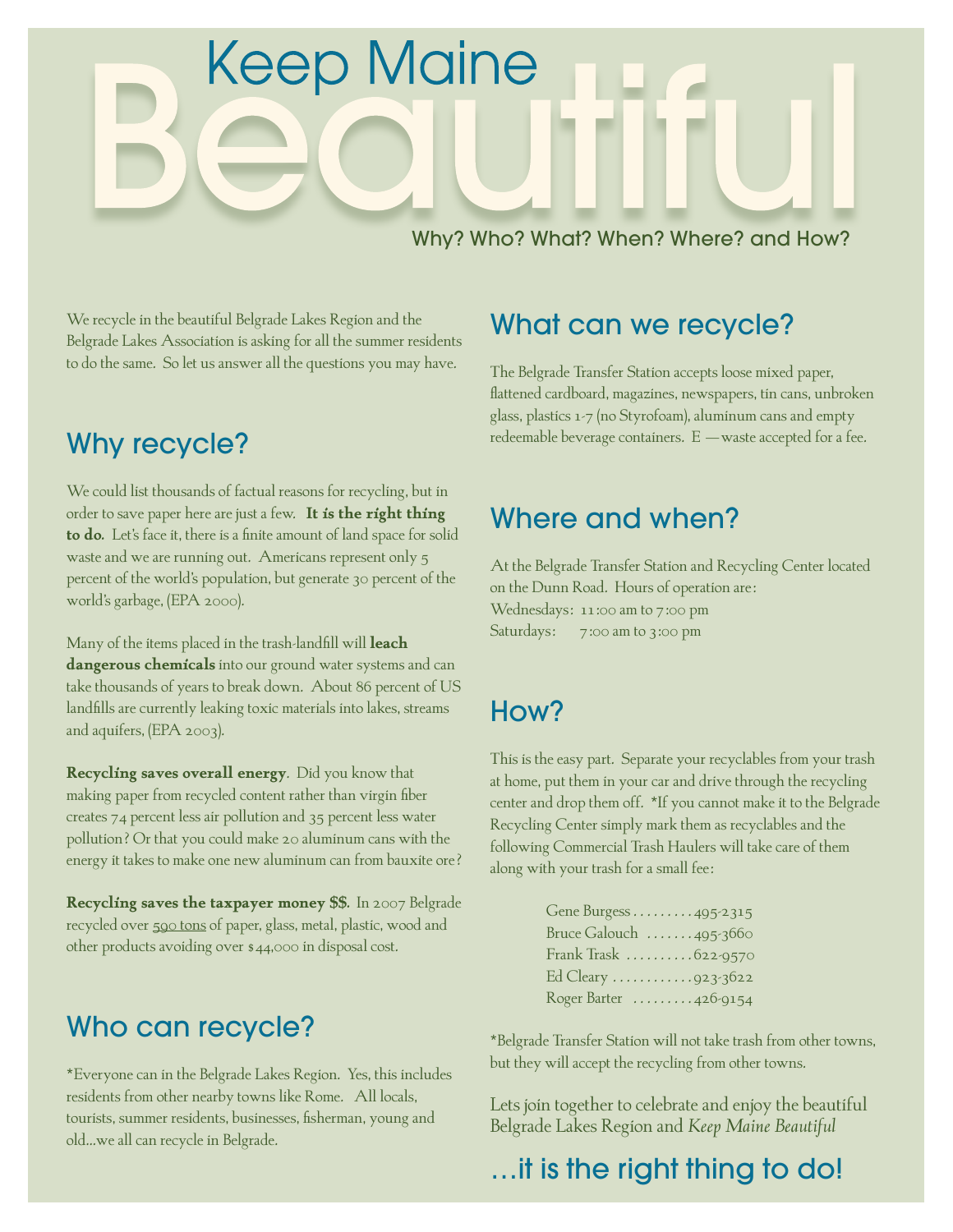# **Belgrade Lakes Association Annual Raffle**

# Win a Great Prize while supporting our effort to protect and preserve Great Pond and Long Pond

Tickets: \$5 each or 6 for \$25 Buy \$100 in tickets and be automatically entered into the Bonus Raffle!

Drawing August 14 at the Center for All Seasons/Annual Lobster Bake, Belgrade, ME (You don't need to be present to win)

For more information email: gailrizzo@belgradelakepoint.com or pldcamp@msn.com

# Grand Prize:

Godfrey 15' Sweetwater 1570 Pontoon Boat, EZ Loader EZP 1850 Trailer, Yamaha F20PLR Motor. Retail Value at \$18,037- *Donated by Hamlin's Marine*



# Second Prize:

 Three Sections of a Shoremaster Dock Valued at over \$2,000- *Donated by Hammond Lumber Company*

# Third Prize:

Two Nights Lodging on the Belgrade Stream with a full day Guided Fishing or Sightseeing in Belgrade Lakes Region Valued at over \$500- *Donated by Mike Guarino of Maine Wilderness Tours*

# Bonus Raffle

Automatically be entered into the bonus raffle to win one of three great prizes by purchasing \$100 in tickets (tickets must be purchased at the same time and in one name to be eligible)

# Prizes:

- A. 4 rounds of Golf with cart at Belgrade Lakes Golf Course (Retail value \$560) Donated by Gail Rizzo and Pat Donahue of Lakepoint Real Estate
- B. \$250 Visa Gift Card (anonymous)
- C. LL Bean Outdoor Discovery School- Fly Fishing Essentials (Retail Value \$99) Donated by LL Bean

# Visit our Sponsor's at:

www.hamlinsmarine.com www.mainewildernesstours.com www.hammondlumber.com www.llbean.com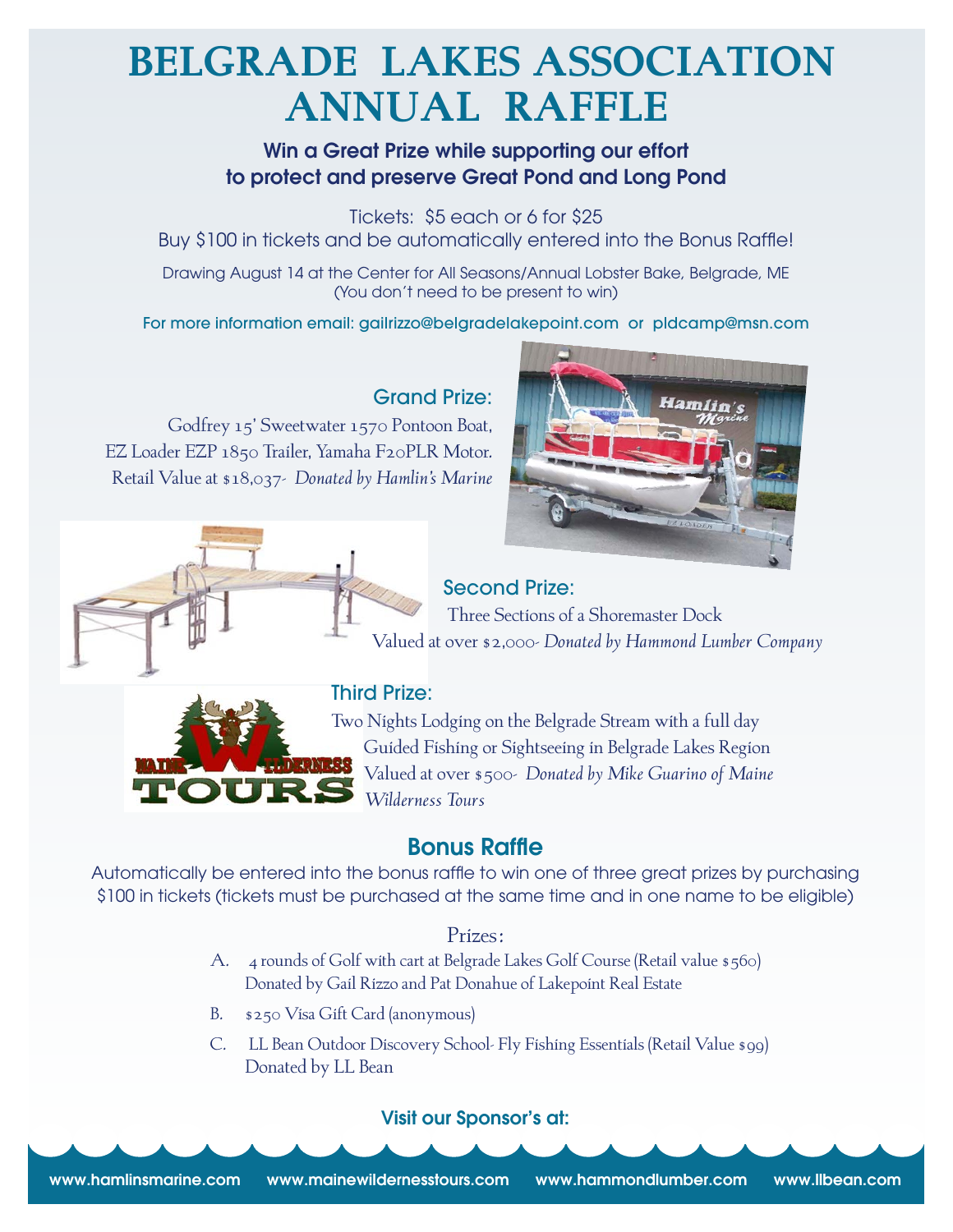# Preserving the Water Quality of our Lakes

Mark Heuberger

# **Water Quality Programs form the heart of BLA's mission to protect and preserve the watershed of Great Pond and Long Pond.**

BLA's Water Quality programs for 2010 continue to focus on efforts to preserve our lakes and protect them from key threats – invasive plants such as milfoil and phosphorous pollution from soil erosion, storm water runoff, septic systems, and fertilizers. At the same time, we continue our long term monitoring programs to measure changes in water quality and to identify and prevent new threats to the lakes. In addition, this summer we are initiating a new effort to update the Watershed Survey of Long Pond and Great Pond, last completed in 2000, to identify and prioritize pollution sources (aka "Hot Spots") that we can target for action.

## **Monitoring of Lake Water Quality**

- BLA volunteers conduct biweekly sampling for water clarity, temperature, oxygen, and phosphorous as part of the Maine Volunteer Lake Monitoring Program. This data is supplemented by data from organizations such as Maine DEP and Colby College to to track long-term trends in water quality.
- • Continuous temperature recorders have been installed in Long Pond and Great Pond to monitor long-term trends in water temperature.
- • Volunteers at locations throughout Long Pond and Great Pond record observations of Gloeotrichia blooms to track changes in location, duration, and severity of blooms.
- BLA sponsors periodic surveys for invasive plants in Long Pond and Great Pond

### **Protection against Invasive Plants**

Detection of Milfoil in Salmon Lake, and several "near-misses" prevented by inspections at Great Pond emphasize that this threat is real and immediate.

- BLA funds Courtesy Boat inspections at public boat ramps on Great Pond and Long Pond to help prevent the introduction of invasive plants such as milfoil.
- • Volunteers from BLA work with Maine DEP and other organizations to conduct diving surveys (aka, Invasive Plant Patrols) for invasive plants at vulnerable locations in the lakes throughout the summer.

### **Identification and Reduction of Pollution Sources**

• One of BLA's most important programs to reduce pollution sources is the **LakeSmart Program**, a Maine DEP-sponsored program to recognize and reward lake-friendly properties.

The LakeSmart program assists property owners in making their properties more lake-friendly through use of erosion control measures and other best management practices. To date, more than 70 properties on Long Pond and Great Pond have participated. Our goal is to get all shorefront properties to be "LakeSmart" properties.

• **"Hot Spot" Surveys.** This summer BLA, working together with BRCA, is initiating a new effort to update the Watershed Survey of Long Pond and Great Pond, last completed in 2000, to identify and prioritize pollution sources ("Hot Spots"). Volunteers will systematically survey the lakes to identify the current status of previously identified sources, identify new sources, and enter this information into a database to assist in prioritizing mitigation projects in the future. In addition, the program may include sampling of several streams for turbidity analysis to identify streams that may be impacted by upstream sources.

### **Prevention of Swimmer's Itch**

• BLA leads a program to trap and relocate mergansers, the duck which serves as hosts for the swimmer's itch parasite. New for this summer, we have installed nesting boxes at locations around the lake to assist in capturing megansers.

### **How Can You Help Preserve and Protect our Lakes?**

It's in the best interest of everyone who lives, works, and plays around our lakes to help protect and preserve them. You can help by:

- • **Request a LakeSmart Evaluation**
- • **Maintain a natural plant buffer along your shorefront to reduce soil run-off into the lake.** Trees, shrubs, and grasses slow the flow of stormwater and filter soil and pollutants from rainwater before they end up in the lake
- • **Control storm water run-off from buildings, paths, driveways and road.**
- • **Inspect and Maintain your septic system.** Improperly maintained septic systems are a significant source of pollution to our lakes.
- • **Eliminate the use of phosphorous fertilizers and other phosphorous products.**
- • **Volunteer to help with BLA's Water Quality Programs.** Most of our efforts are done by volunteers and we need your help. Examples of volunteer opportunities are:
	- Be a Courtesy Boat Inspector
	- Participate in Invasive Plant Patrols
	- Be a Gloeotrichia Observer
	- Help spot Mergansers for the Swimmer's Itch Program
	- Conduct "Hot Spot Surveys"

 Please contact BLA via phone, email, or website to request more information.

Please visit the Water Quality link on the BLA Website for more and new information.